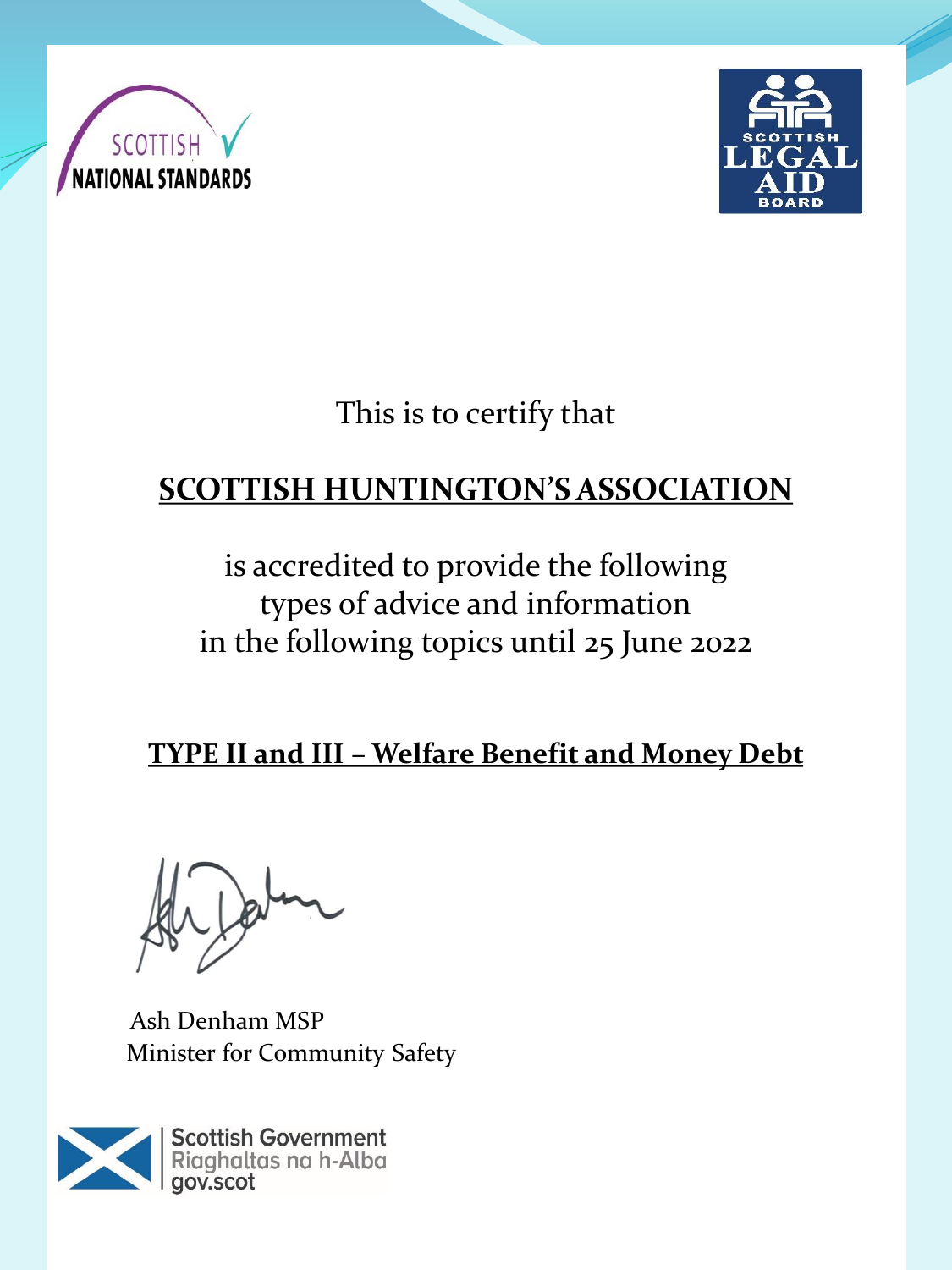### **COMPETENCY ACHIEVED**

### **3 Money and Welfare Benefits Related to Advice Competences – Foundation Knowledge**

3.1 Administrative Structure of the Benefits and Tax Credits Systems – Type III

- 3.2 National Insurance Scheme Type III
- 3.3 Claims and Backdating Type III
- 3.4 Decision-Making, Disputes and Appeals Type III
- 3.5 Benefit and Tax Credit Overpayments Type III

3.6 Assessment, Initial Decision-Making and Holding Activity in Debt Cases – Type II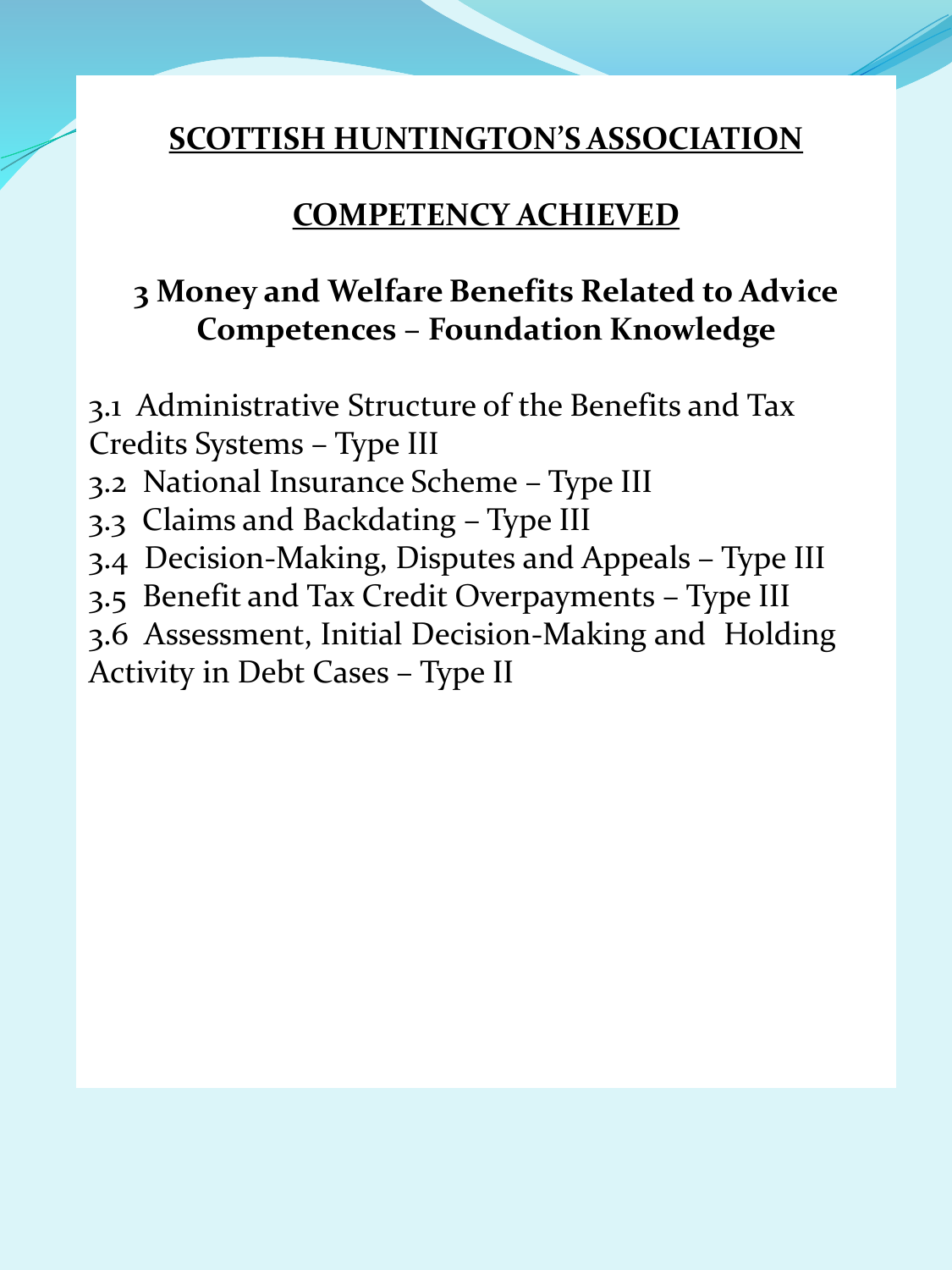#### **COMPETENCY ACHIEVED**

### **4 Money and Welfare Benefits Related Advice Competences – Specialist Areas**

- 4.1 Means-Tested Benefits Type III
- 4.2 Universal Credit Type III
- 4.3 Tax Credits Type III
- 4.4 The Social Fund and the Scottish Welfare Fund Type III
- 4.5 The Impact of Work on Benefits Type III
- 4.6 Child Element of Universal Credit, Child Benefit, Kinship Care Allowance and Guardian's Allowance – Type III
- 4.7 State Retirement Pension Type III
- 4.8 Personal Independence Payment, Disability Living Allowance and Attendance Allowance – Type III
- 4.9 Benefits for People who have Limited Capability for Work – Type III
- 4.10 Benefits for Industrial Injury and Disease Type III
- 4.11 Benefits for Veterans Type III
- 4.12 Carers Allowance Type III
- 4.13 Jobseeker's Allowance Type III
- 4.14 Benefits for Maternity, Paternity and Adoption Type III
- 4.15 Bereavement Benefits Type III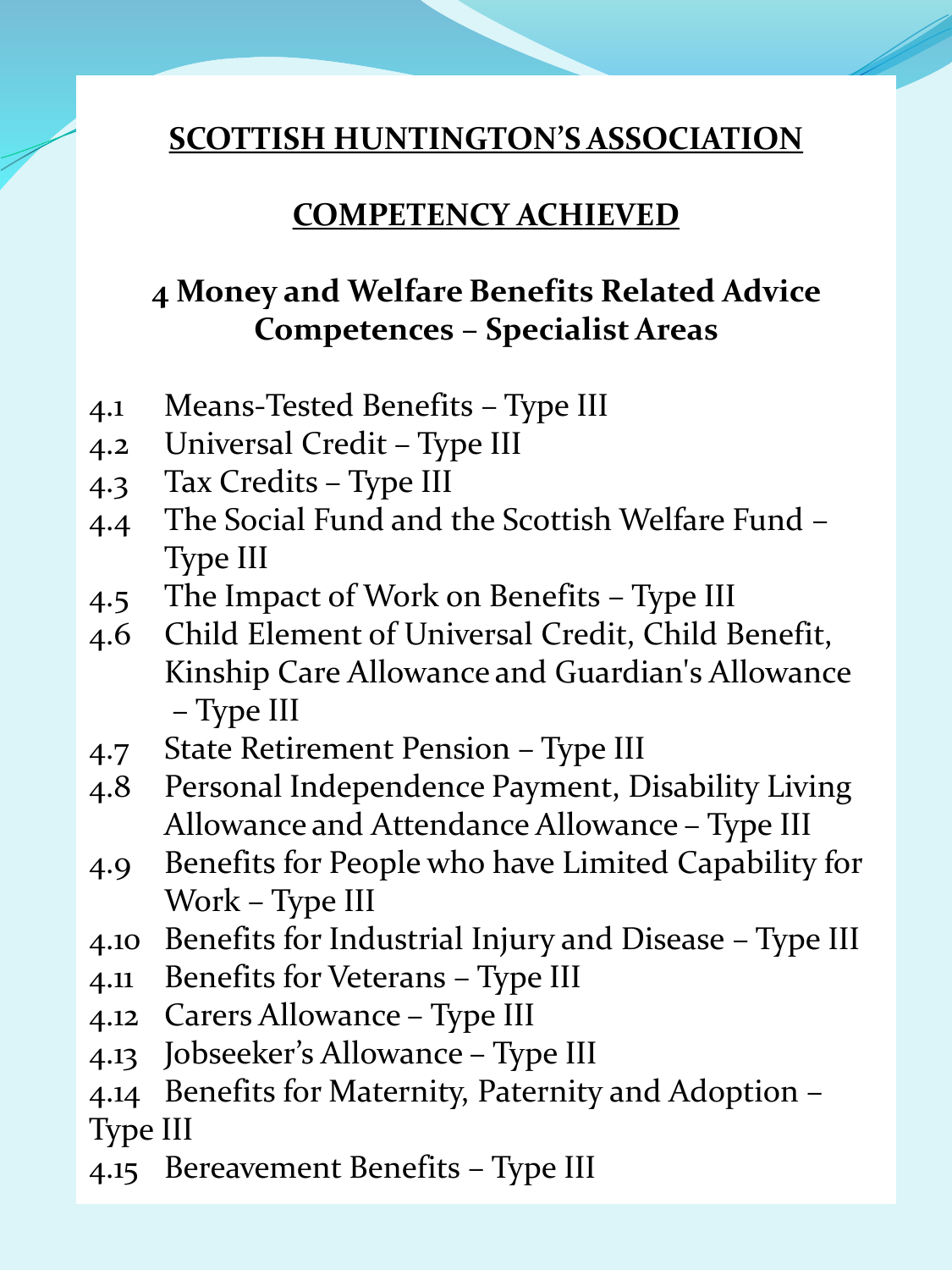#### **COMPETENCY ACHIEVED**

# **4 Money and Welfare Benefits Related Advice Competences – Specialist Areas Cont.**

- 4.16 Benefits for People in Public Care Type III
- 4.17 Benefits for Students Type III
- 4.18 Benefits for People from Abroad and/or who are
- Subject to Immigration Control Type III
- 4.19 Ancillary Benefits Type III
- 4.20 Financial Statements Type II
- 4.21 Liability for Debts, Extortionate Credit, Unfair Contract Terms, Unenforceable Debts, Creditor Malpractice, Codes of Practice, etc. – Type II
- 4.22 Identifying and Agreeing Options in Debt Cases Type II
- 4.23 Negotiating and Making Offers to Creditors Type II
- 4.24 Diligence, Diligence Stoppers and Court Proceedings – Type II
- 4.25 Bankruptcy and Trust Deeds Type II
- 4.26 The Debt Arrangement Scheme Type II
- 4.27 Recalls and Appeals against Court Decrees and Orders – Type II
- 4.28 Utility Debts– Type II